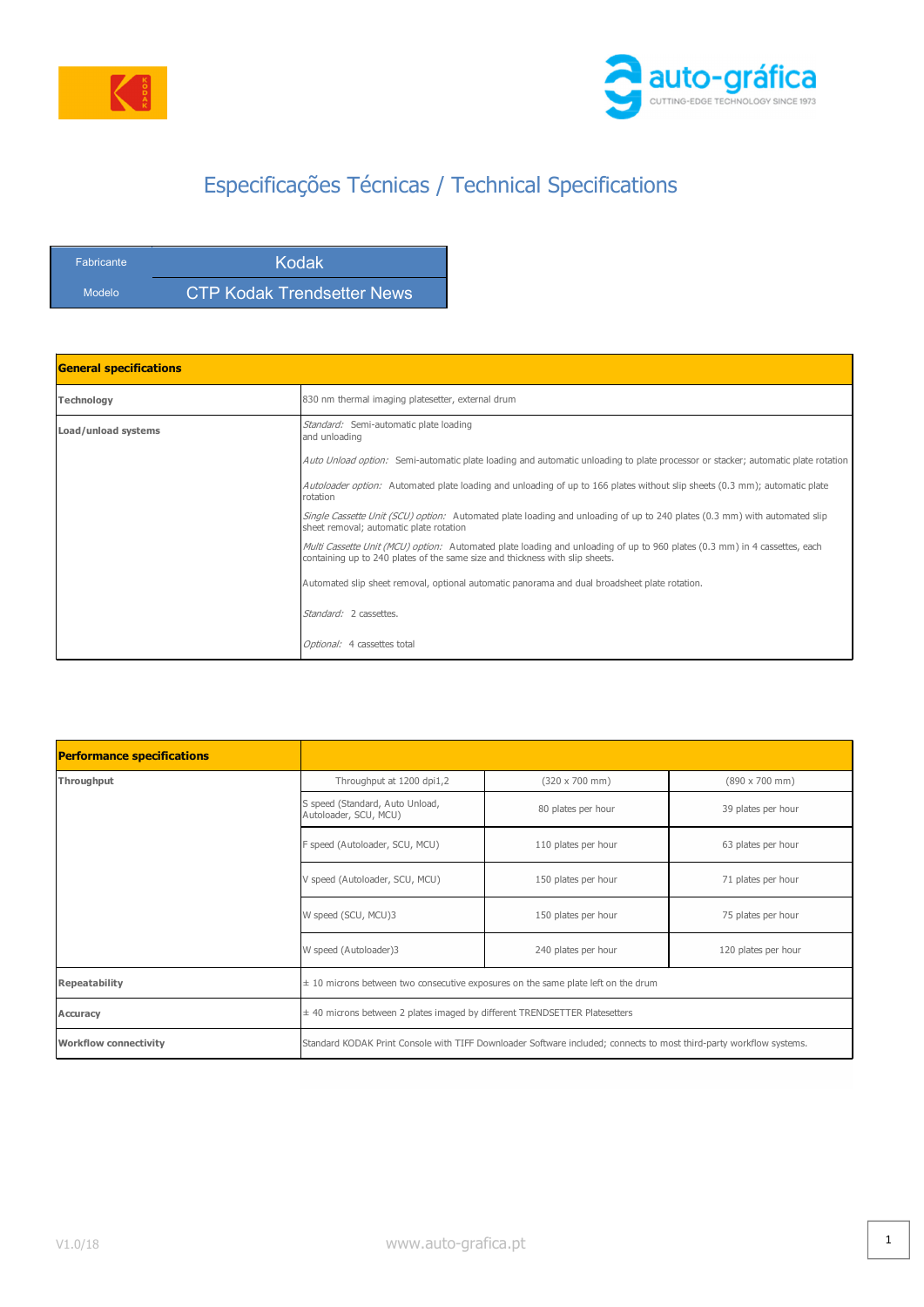



## Especificações Técnicas / Technical Specifications

| <b>Fabricante</b> | Kodak                      |
|-------------------|----------------------------|
| Modelo            | CTP Kodak Trendsetter News |

| <b>Imaging specifications</b> |                                                                                                                   |
|-------------------------------|-------------------------------------------------------------------------------------------------------------------|
| <b>Resolution</b>             | 1200 dpi standard                                                                                                 |
|                               | Optional: 1270 dpi                                                                                                |
|                               | Optional: 2400 or 2540 dpi commercial option (not available with V-speed or W-speed)                              |
| <b>Screening</b>              | 200 lpi standard, or 450 lpi with commercial option                                                               |
|                               | Optional: 36-micron KODAK STACCATO Screening, or with commercial option 25-micron or 20-micron STACCATO Screening |
| <b>Maximum plate size:</b>    | Single wide (broadsheet): 700 x 450 mm                                                                            |
| around drum x along drum4     | Double wide (panorama): 700 x 985 mm                                                                              |
|                               | 2L Option: 838 x 1,118 mm                                                                                         |
| Minimum plate size:           | Standard:                                                                                                         |
| around drum x along drum4     | Single wide: 267 x 215 mm                                                                                         |
|                               | Double wide: 267 x 451 mm                                                                                         |
|                               | Auto Unload, Autoloader, SCU, MCU:                                                                                |
|                               | Single wide: 330 x 270 mm5                                                                                        |
|                               | Double wide: 330 x 451 mm5                                                                                        |
|                               | Manual Load and Unload: 305 x 215 mm                                                                              |
| Maximum image area:           |                                                                                                                   |
| around drum x along drum      | 700 x 985 mm (827.9 x 1,118 mm with 2L Option)                                                                    |

| <b>Physical characteristics</b> |                                                                                                           |  |
|---------------------------------|-----------------------------------------------------------------------------------------------------------|--|
| Size (H x W x D) / Weight       | Standard: 160 x 200 x 120 cm / 650 kg                                                                     |  |
|                                 | Auto Unload: 170 x 200 x 127 cm / 762 kg                                                                  |  |
|                                 | Autoloader: 184 x 200 x 127 cm / 796 kg                                                                   |  |
|                                 | SCU: 186 x 233 x 231 cm / 1,158 kg                                                                        |  |
|                                 | MCU: 191 x 233 x 254 cm / 1,837 kg                                                                        |  |
|                                 | For long unload table with plate rotation option: height becomes 210 cm, and 53 cm is added to the depth. |  |
|                                 | Add 10 kg to weight.                                                                                      |  |